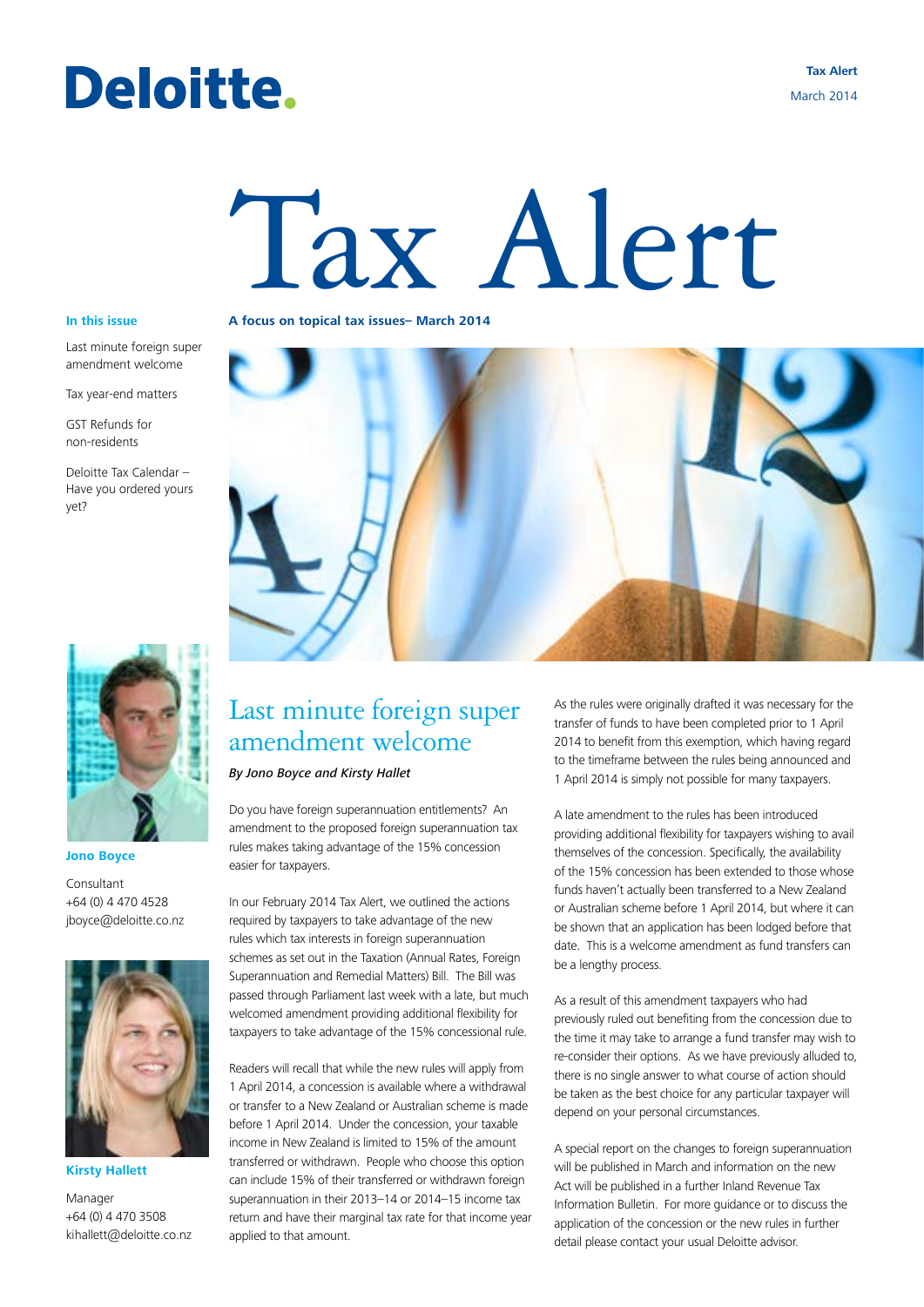

#### **Veronica Harley**

Associate Director +64 (0) 9 303 0968 vharley@deloitte.co.nz



**Iain Bradley**

Partner +64 (0) 9 303 0905 ibradley@deloitte.co.nz

# Tax year-end matters

#### *By Veronica Harley and Iain Bradley*

With the end of financial year soon upon us, it is timely to think about year-end tax issues. Busyness, staff changes and changes in tax law mean these matters can be easily overlooked.

These issues are also relevant for taxpayers with balance dates other than 31 March. Furthermore, there are some 31 March issues that affect all taxpayers regardless of balance date. A few of these issues are outlined below in the hope of making this time of year run smoothly.

#### **Income matters**

It is useful to consider whether there have been any new sources of income, unusual or one-off receipts during the year and to consider whether these items are income, or conversely treated as income when they may not be taxable. Readers should be cognisant of recent changes in tax rules that may impact on this year. For example, lease inducement receipts derived on or after 1 April 2013, which must now be recognised as income.

Timing matters also. By this, we mean that in what tax year should income be returned? Generally, income is returned in the period it is "derived." Often credit notes, disputed sales and rebates which give rise to timing issues can be easily overlooked.

Special rules can apply to particular types of receipts, for example, certain insurance receipts and capital contribution amounts received. Income may also be derived over multiple years, especially in the case of long term projects. Common timing issues that arise include determining when retention monies, work-in-progress balances, deposits and progress payments have been earned for tax purposes on long term contracts.

#### **Claiming the full entitlement of deductions**

As with income, the rules relating to claiming deductions are not always straightforward, particularly in relation to items of capital expenditure that cannot be deducted. The starting point is to review large or unusual expenditure items. The capital-revenue boundary is not always black and white in this regard. Common capital-revenue boundary issues that require review



include expenditure on repairs and maintenance and certain types of legal fees. Although with respect to legal fees, if the total amount spent in a year is equal to or less than \$10,000, the expenditure will be deductible regardless so there is no need for the capital-revenue analysis in this case.

Other areas which may require consideration include feasibility costs and research and development expenditure. Has a software development project gone awry and been abandoned? In which case the costs of unsuccessful development are deductible in the year the project is abandoned. Also if any lease induction payments have been made after 1 April 2013, these are now confirmed as automatically deductible for the payer.

Other common items that are not deductible include penalties and fines and 50% of entertainment expenditure. With respect to entertainment expenditure, it can be useful to check how entertainment expenditure is coded and treated in the accounts so the correct amounts are picked up. There are also some exemptions that apply here – for example, entertainment incurred overseas is 100% deductible.

With regard to timing issues, the general rule is that expenditure is deductible when it is "incurred," therefore much like with income, expenses may need to be recognised in different tax periods. Prepayments of expenditure (e.g. rent, insurance, consumables, service contracts, etc.) should be considered.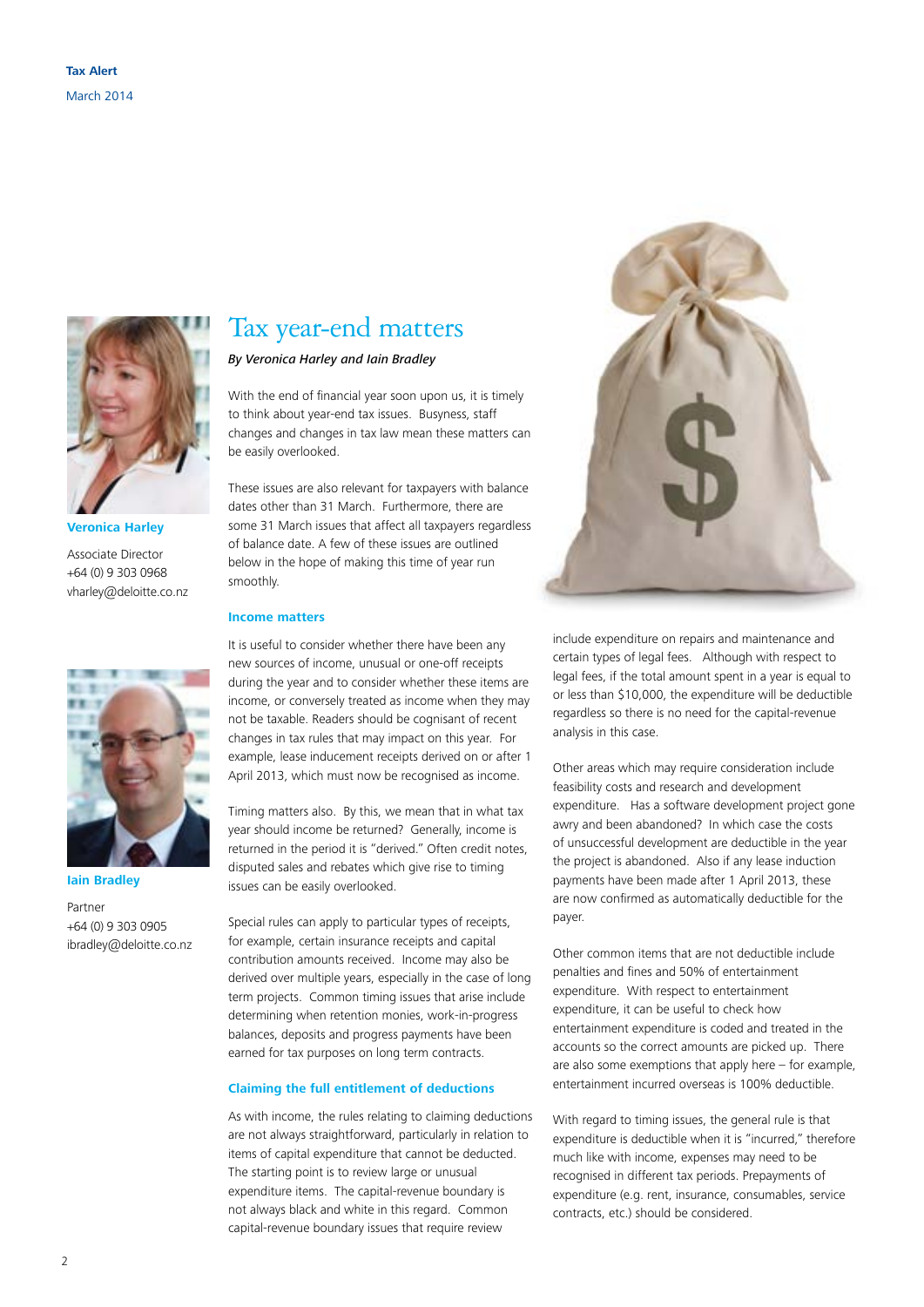Often credit notes, disputed sales and rebates which give rise to timing issues can be easily overlooked.

Bad debts are deductible as an expense only in the year that they have been written off. Therefore it is prudent practice to review bad debts and physically write any genuine bad debts off for tax purposes before year end. Also be aware that it is possible to write off partial bad debts if it is believed a portion of the debt may be recovered.

#### **Tax Depreciation**

The tax depreciation rates for new assets acquired should be reviewed. Depreciation on new assets purchased is calculated to include the full month of purchase. A common error is to calculate depreciation from the day of purchase.

Tax depreciation can also be claimed on certain intangible rights to use software, designs, patents and copyrights. Assets costing under \$500 (low value assets) can be claimed as a deduction. Although there is a fishhook with this rule in that if several low value assets are purchased together at the same time from the same supplier and have the same depreciation rate, then they must be depreciated.

It can also pay to review assets which are no longer used, as a deduction may be able to be claimed.

#### **Trading stock**

The value of trading stock should be reviewed at year end. Generally trading stock will be valued at cost price. Market selling value which takes into account factors such as obsolescence, slow moving stock, etc. may be used only if it is lower than cost. Where market selling value is used, it must be substantiated with sufficient evidence such as sales records from before and after balance date. Your Deloitte advisor can help you determine whether you have sufficient support to use market selling value.

It is possible to change valuation methods, but consistency rules apply. Smaller taxpayers may qualify to use low-turnover valuation methods which involve less compliance.

#### **Using (and hopefully not losing) your losses**

If you have tax losses from prior years – these may be able to be carried forward and offset against income this year, depending on the type of entity that has incurred the losses. Continuity of shareholding rules will apply for companies that have losses from past years. Additionally companies may be able to utilise losses from other group companies, subject to grouping and continuity rules. Therefore a key point to check for companies is whether there has been any change in the ultimate shareholding which could cause a forfeiture of losses. It is important to notify your tax advisor of any changes in shareholding prior to any shareholding change so that action can be taken to preserve or manage the use of losses if possible.

Inland Revenue has noted that the utilisation of uncharacteristically large losses is a red flag which will attract attention. Common errors include the failure to adjust losses following a tax audit and incorrectly passing on trust losses to beneficiaries.

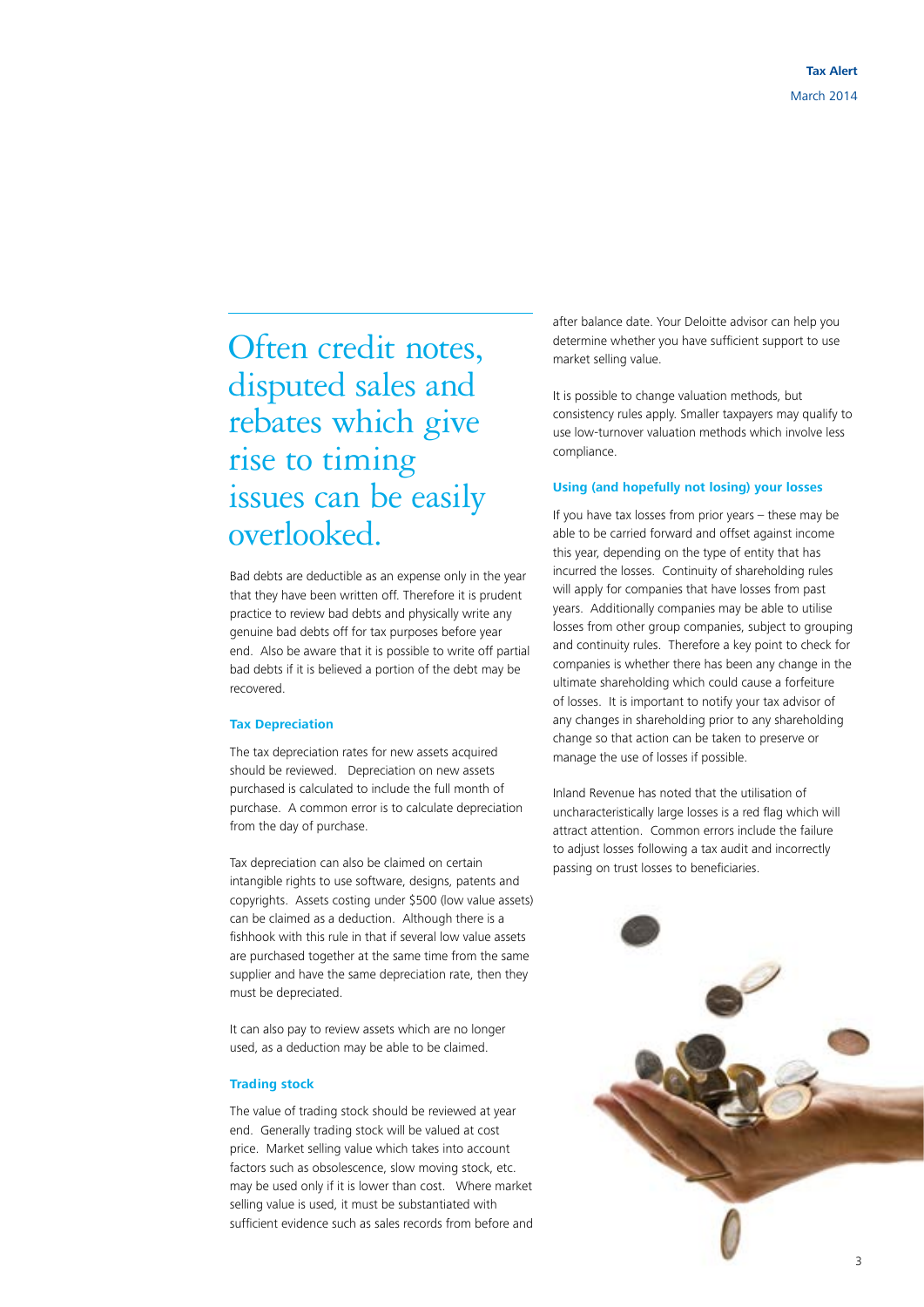

#### **Imputation credit accounts for companies**

All New Zealand companies (and certain Australian ones) must maintain an imputation credit account (ICA) which is a memorandum account that records the level of imputation credits a company has. An annual return is filed to 31 March regardless of balance date. The balance of the ICA must not be in debit at 31 March or a penalty may be applied. A debit balance will generally arise because a company has paid out more imputation credits to shareholders than it had available or there has been a breach in shareholding continuity which results in forfeiture of imputation credits.

It is advisable to run a check prior to 31 March on this account so that any action to bring the account into credit can be taken.

#### **Transfer pricing for related party transactions**

Transfer pricing is definitely on Inland Revenue's radar presently as it steps up resource in this area. All intercompany or related party transactions and loans should be reviewed. Another key issue that can arise is the lack of documentation to support transfer prices.

#### **Thin capitalisation and interest deductions**

Thin capitalisation rules are intended to protect the New Zealand tax base from over allocation of interest expenditure to New Zealand. The rules can apply to both outbound investments by a New Zealand resident as well as inbound investment by a non-resident.

Underlying the rules is a safe-harbour debt to asset ratio mechanism. If the safe harbour threshold is exceeded, a proportion of interest deductions are added back as income. It is prudent to calculate the ratio prior to the year end in order to determine if action is required in this regard. Your Deloitte advisor can help you determine whether the rules apply to you.

#### **Provisional tax**

As the tax year is almost concluded, provisional taxpayers that are on to it will be able to accurately calculate what the likely tax result will be for the year and make any final adjustments to their third provisional tax instalment due on 7 May 2014. For those taxpayers on the standard uplift, making voluntary instalments can be a good way of managing any use of money interest that may be payable. Also it could pay to consider using tax pooling to manage any use of money interest exposure.

#### **Tax return filing**

Tax returns are required to be filed by 7 July each year unless the taxpayer has a late balance date (i.e. a balance date from 1 April to 30 September.) In the case of late balance dates returns must be filed on the 7th day of the 4th month after the end of the taxpayer's year. Taxpayers that are registered with a tax agent are granted an extension of time for filing.

Taxpayers on an agent's list should also be aware that this extension of time may be withdrawn by Inland Revenue for persistent non-filing by the extended date. A period of good compliance is necessary before the Inland Revenue will allow a taxpayer to extend their filing date again.

The four year time bar rule applies from the end of the tax year in which the taxpayer files the tax return. Therefore for tax returns filed on 31 March 2014, the time bar period expires on 31 March 2018 meaning the Commissioner is prevented from increasing the assessment after this date, unless the returns are fraudulent or omit income. Note that filing a return just one day later on the 1 April 2014 will extend the time bar period by another whole year.

#### **Conclusion**

This has been a quick run through of a few of the key issues which should be top of mind at this time of year. For further information about these and other issues that may be relevant to your business, please contact your usual Deloitte tax advisor.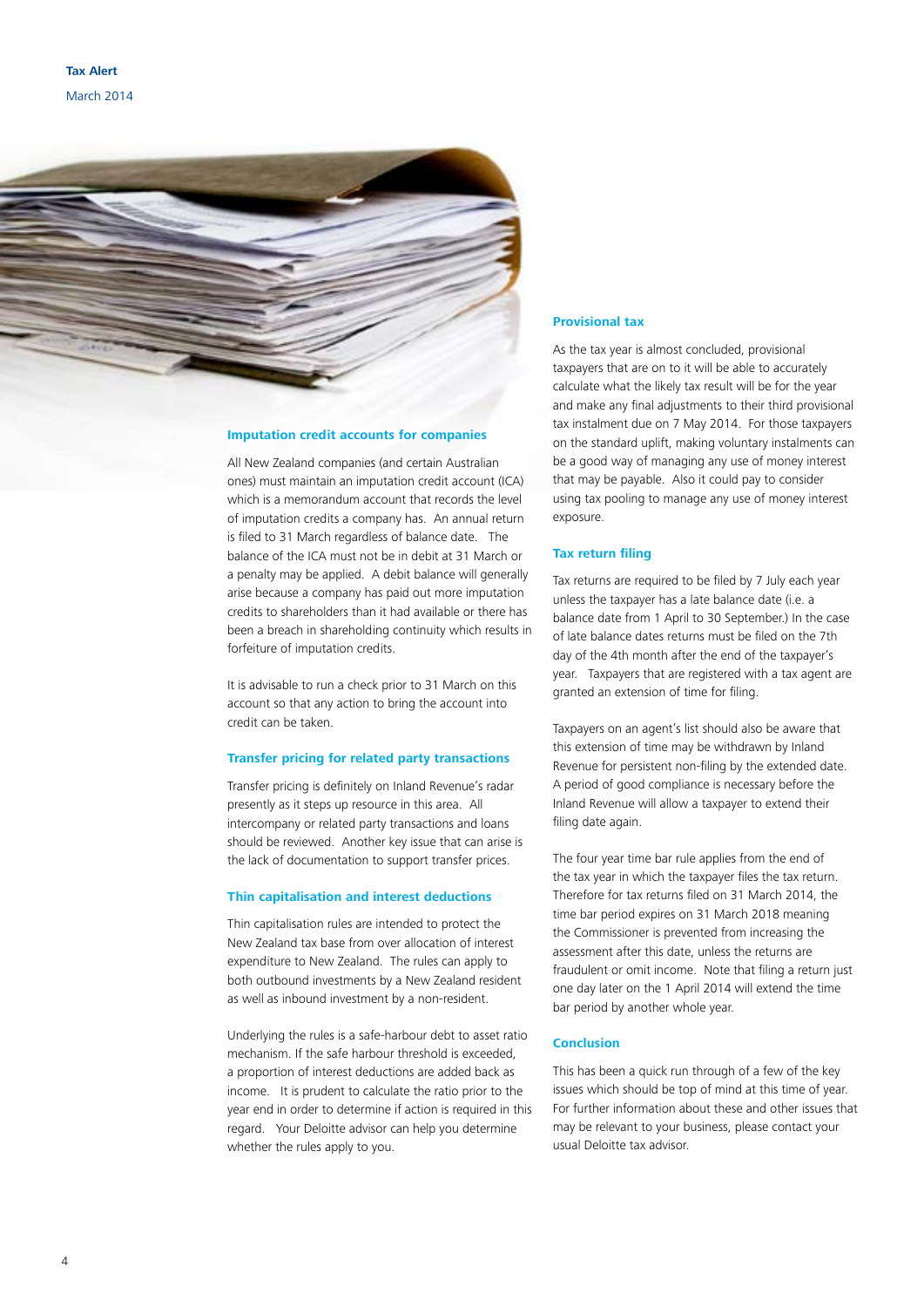

**Jeanne Du Buisson**

Associate Director +64 (0) 9 303 0805 jedubuisson@deloitte.co.nz

### GST Refunds for non-residents

#### *By Jeanne du Buisson*

A special GST registration regime for non-residents is coming into effect on 1 April 2014. The regime will enable non-resident businesses that do not make taxable supplies in New Zealand to claim GST incurred on goods and services acquired in New Zealand (something that has not been possible previously). We have set out below practical points to consider surrounding the registration and refund process.

#### **Summary**

In summary, a non-resident business will be able to register with Inland Revenue under the special GST registration if:

- The non-resident is not carrying on or intending to carry on a taxable activity in New Zealand; and
- The non-resident is registered for consumption tax in its own jurisdiction, or, if their jurisdiction does not have a consumption tax, is carrying on a taxable activity that would render them liable to register for GST in New Zealand if the taxable activity was carried out in New Zealand; and
- The amount of the non-resident's input tax in the first period is likely to be more than NZ\$500; and
- The non-resident's taxable activity does not involve the performance of services which is likely to be received in New Zealand by a person who is not registered for GST.



#### **Practical Issues**

Below are some of the practical points to consider regarding the special GST registration:

Registration needs to be completed via a paper form which will be available on Inland Revenue's website from 1 April 2014. Additional documents such as passport photos, business numbers and bank account statements will also need to be submitted as part of the registration process;

- The first GST return (which also needs to be completed via a paper form) must be submitted along with the paper registration form available on Inland Revenue's website from 1 April 2014;
- Businesses will have a special code added to their Inland Revenue records so that no correspondence will be sent regarding other tax types;
- Physical copies of tax invoices need to be included when the first GST return is submitted and we understand that Inland Revenue will be performing strict review processes before authorising a refund;
- Once Inland Revenue receives the GST return, it will have 90 working days to issue a refund or request further information;
- Once Inland Revenue accepts the first GST return, businesses will be able to register for myIR (Inland Revenue's online system) and file the GST returns online;
- Businesses are required to file GST returns for each taxable period (i.e. 1, 2 or 6 months), including 'nil' GST returns, otherwise they will risk being deregistered; and
- If the business is deregistered it will not be able to re-register for GST for another 5 years.

Please contact your Deloitte advisor for further information